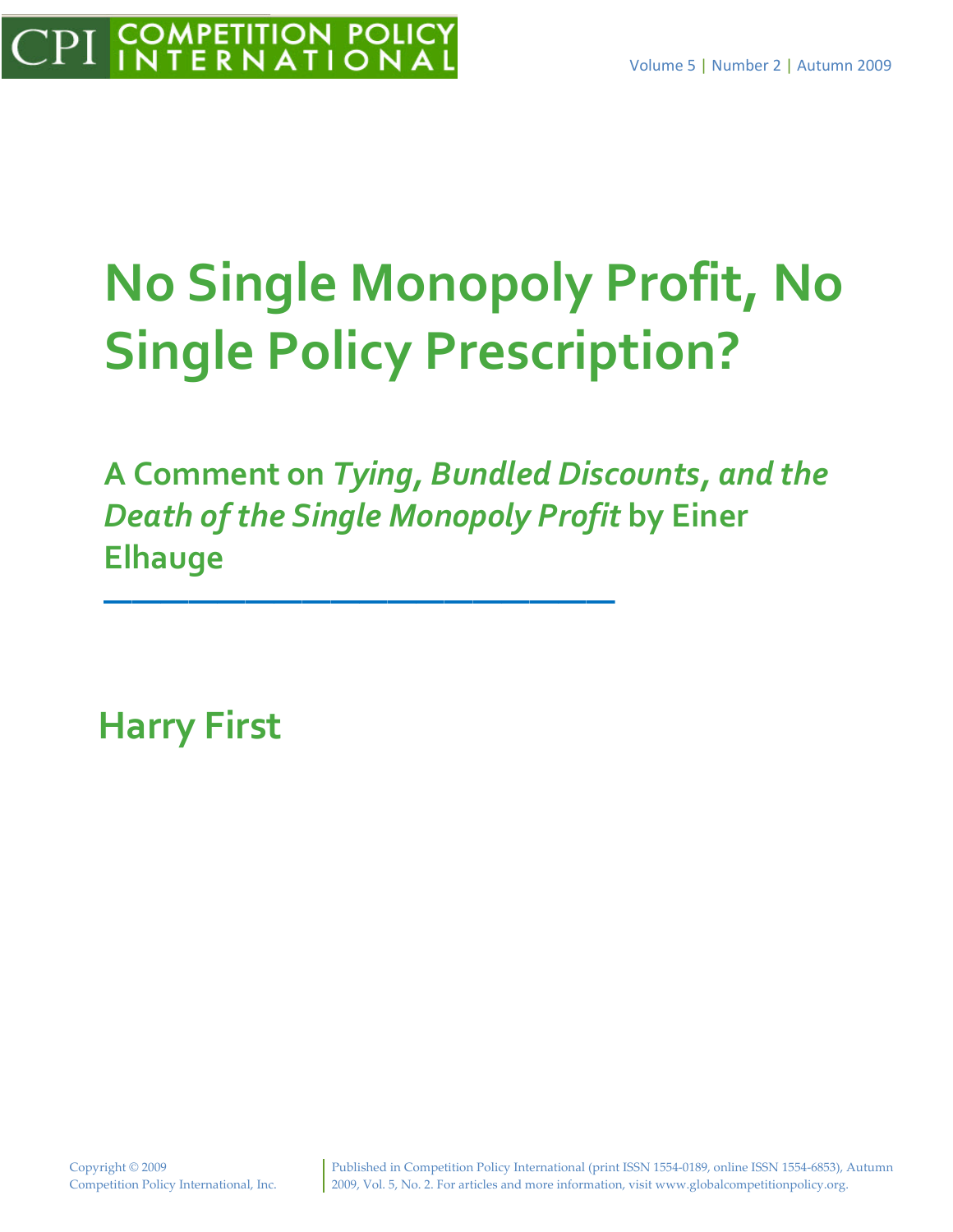# No Single Monopoly Profit, No Single Policy Prescription?

#### *Harry First\**

#### **I. Introduction**

Professor Einer Elhauge's most recent article, *Tying, Bundled Discounts, and the Death of the Single Monopoly Profit Theory*, <sup>1</sup> begins with a critique of the "thrall" in which the single monopoly profit theory has held tying law and ends with an affirmation of the current state of the law: "The [current] quasi-per se rule thus correctly condemns ties based on tying market power absent offsetting efficiencies, even without substantial tied foreclosure." I like the beginning and I like the destination. It's the journey that is not without some problems for me.

I divide this essay into two parts. First I want to talk about the goals of antitrust. Second I offer some comments on Professor Elhauge's approach to tying and the importance of the one monopoly profit theory.

## **II. Antitrust's Goals**

The debate over the proper goals of antitrust policy is a long-standing one. Its last major iteration was in the late 1970s through the 1980s when the argument was over: a) whether economics was the sole source of wisdom for antitrust and economic efficiency the sole metric for desirable policy, or b) whether other disciplines and other values—roughly, democratic or social values—should also be considered. Economics and economic efficiency won out, in part on the argument that a single approach and a single value would provide surer (and better)

\*Charles L. Denison Professor of Law, New York University School of Law. I thank Eleanor Fox, Dan Rubinfeld, and Oren Bar-Gill for their comments on an earlier draft and their helpful conversations about the themes of this essay.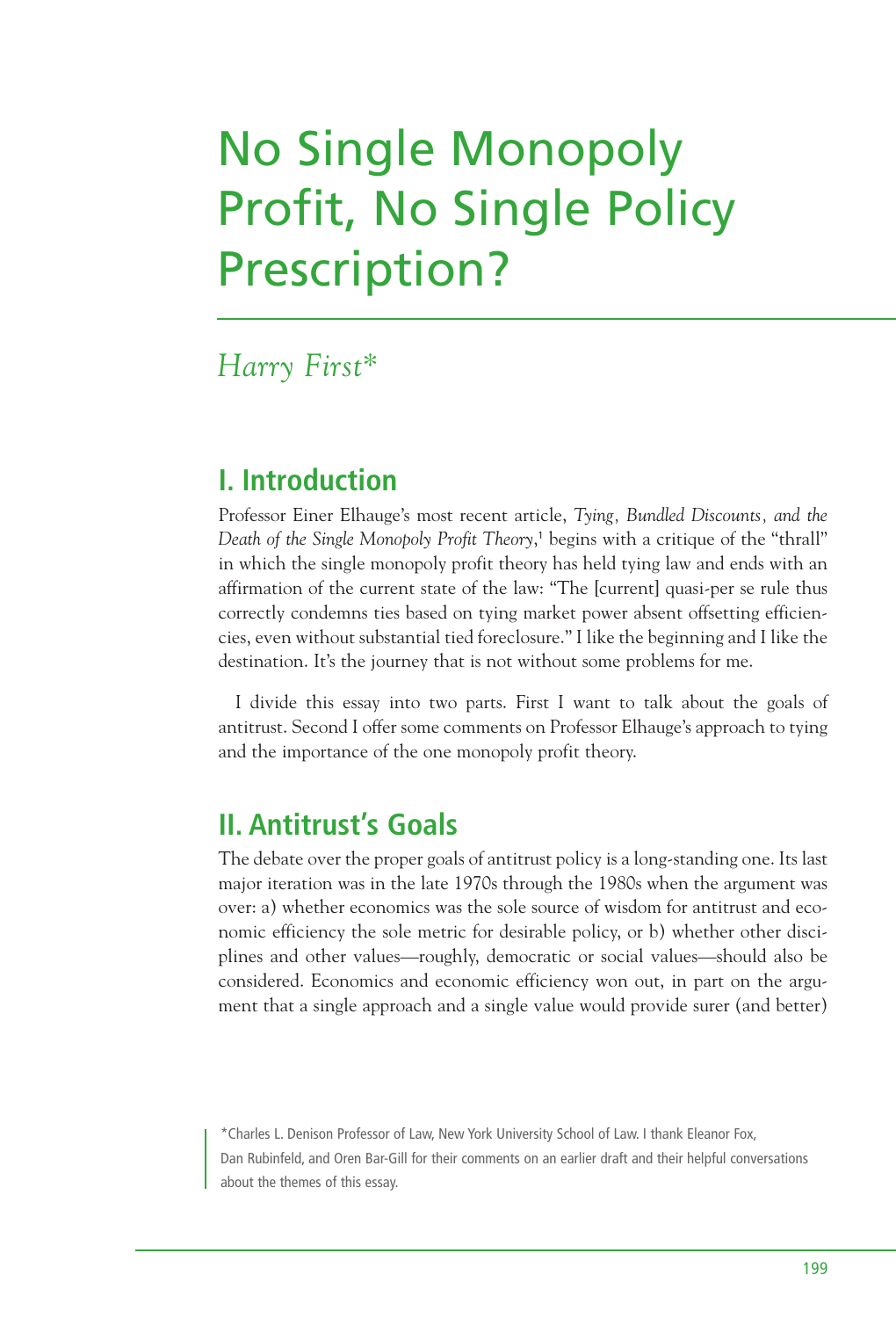outcomes than multiple approaches and goals which might not only be in conflict, but also hard to measure against each other.

Professor Elhauge's article is, in a sense, mute acknowledgement of the triumph of economic methodology and economic goals in antitrust. Its methodology is to attempt to solve all the dilemmas of tying and bundled discounts through economic arguments based on hypothetical supply and demand curves and predictions of consumer and producer behavior given certain initial (and restrictive) assumptions about price and demand ("Suppose, for example…"). But as the paper itself explicitly acknowledges, this economic methodology does not always lead to a sure outcome. These are arguments, after all, and Professor Elhauge is engaged in an effort to convince the reader that his economic arguments are

superior to the economic arguments that other commentators have made. None of this is surprising, although it is a reminder that economics has not necessarily produced more certainty in antitrust decision-making.

Perhaps more importantly, though, Professor Elhauge's article shows that economics does not necessarily settle the question of the proper goal of antitrust. Professor Elhauge makes his view

PERHAPS MORE IMPORTANTLY, THOUGH, PROFESSOR ELHAUGE'S ARTICLE SHOWS THAT ECONOMICS DOES NOT NECESSARILY SETTLE THE QUESTION OF THE PROPER GOAL OF ANTITRUST.

clear from the beginning of the article that "consumer welfare," rather than "total welfare," is the "governing antitrust standard." In juxtaposing "consumer welfare" against "total welfare," Professor Elhauge comes down firmly on one side of an important three-sided debate over antitrust's goals. I say "firmly" rather than "explicitly" because it is more in the telling, as Professor Elhauge works through the hypothetical gains and losses from tying, that it becomes clear that by "consumer welfare" he means the "consumer surplus," and that it is the consumer surplus whose diminution antitrust is intended to prevent. Indeed, critical to many of Professor Elhauge's arguments is his relentless focus on consumer surplus as the sole measure of antitrust policy (and a measurable measure at that).

If "consumer welfare" is to be the goal of antitrust, who could be against it? The answer is no one, which is why consumer welfare is such an attractive rhetorical label.The real issues come when one tries to get behind the label to see what its user has in mind and how easy, or hard, it is going to be to prove its reduction. Professor Elhauge points to Judge Bork's well-known rhetorical capture of the term, equating consumer welfare with the net effect on total welfare (consumer and producer), otherwise known as the deadweight welfare loss of allocative inefficiency. Elhauge captures the flag differently, focusing just on the effect on consumers. To put the dispute more graphically, Bork wanted to focus antitrust on a potentially small triangle "created" when monopolists reduce output to the profit-maximizing monopoly level. In this article Elhauge wants to focus antitrust on some larger triangles that reflect the consumer surpluses in tying and tied products at monopoly and competitive levels respectively, then examine how those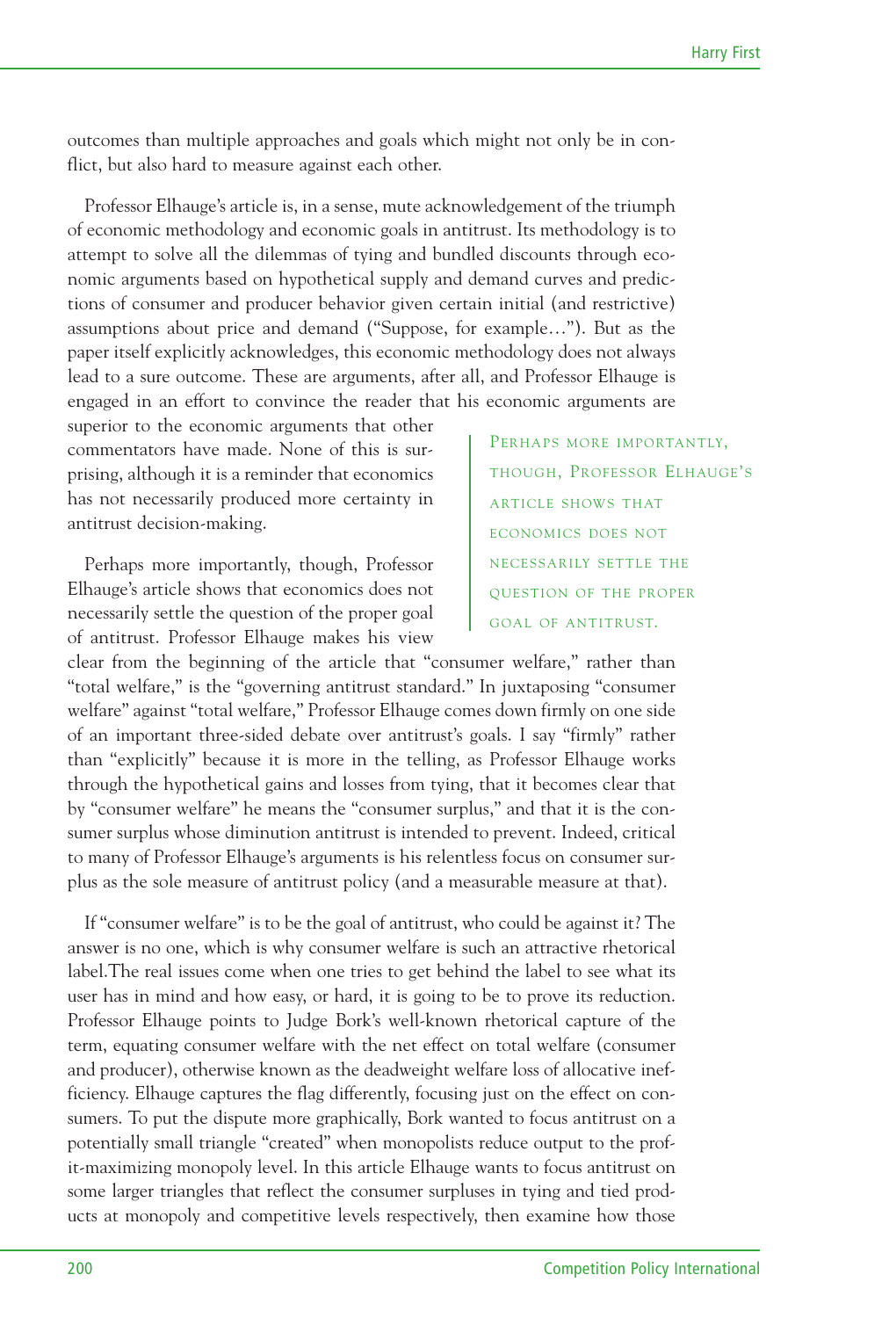triangles could change with price-discriminating ties and, finally, see whether those changes indicate that producers are now able to take ("extract") some of the surpluses for themselves, thereby, presumably, making consumers worse off and creating antitrust liability—without regard to how output is affected. 2

There is a lot more behind these two different views of "consumer welfare" than geometry, of course. The total welfare standard rests on the theoretical structure of welfare economics, focusing on the total wealth of society and seeking an allocation of productive resources in a way that best satisfies all consumers' numerous preferences (whatever these preferences may be and however they got them). But a total welfare standard also rests on a policy argument that we should be indifferent to the redistribution of consumer surplus to producers, either because producers are also consumers in an ultimate sense or because we have no good reason to prefer consumers over producers (even if the income of one group is distributed to the other).

Elhauge rests his argument for a consumer surplus standard on a reading of the legislative history of the Sherman Act (which shows that Congress had no concern for allocative efficiency and great concern for the ability of powerful firms to raise prices to buyers), as well as his argument that the Supreme Court has "never embraced a total welfare standard" but has, instead, viewed the Sherman Act as a "consumer welfare prescription." He also differs on the redistribution point, arguing that redistribution from consumers to producers is likely to be "undesirable because shareholders of monopoly firms generally have higher income than consumers."

But, as I said earlier, this is a three-way fight. In addition to battling Bork in the text, Elhauge battles Greg Werden in the footnotes. Specifically, Elhauge takes on what he says is Werden's view that "antitrust law protects not consumer welfare, but 'the competitive process.'" Putting aside the question whether Werden really sees no role for antitrust in protecting consumer welfare, Elhauge correctly challenges the "competitive process" goal for antitrust as being poorly defined. What exactly do we mean by it? More competitors? More competitive behavior? Can't

IF WE CAN'T SHOW AN EFFECT ON END-USER BUYERS FROM, SAY, A BUYER'S CARTEL OR A MERGER OF MANUFACTURING INPUT SUPPLIERS, SHOULD ANTITRUST THEN NOT APPLY? be, because we allow mergers and we permit firms to collaborate. No, courts might say they are protecting the competitive process, but they only do so when consumer welfare—presumably meaning consumer surplus—is harmed.

Werden's riposte (although not made directly to Elhauge's article) is that "consumer welfare" is often a poorly-defined term. More to the

point, with which consumers are we concerned? Textbook economic theory posits consumers who are people, thus pointing to the end-user buyer as "the consumer," but real-life markets and antitrust problems often involve intermediate buyers and sellers that are not people. If we can't show an effect on end-user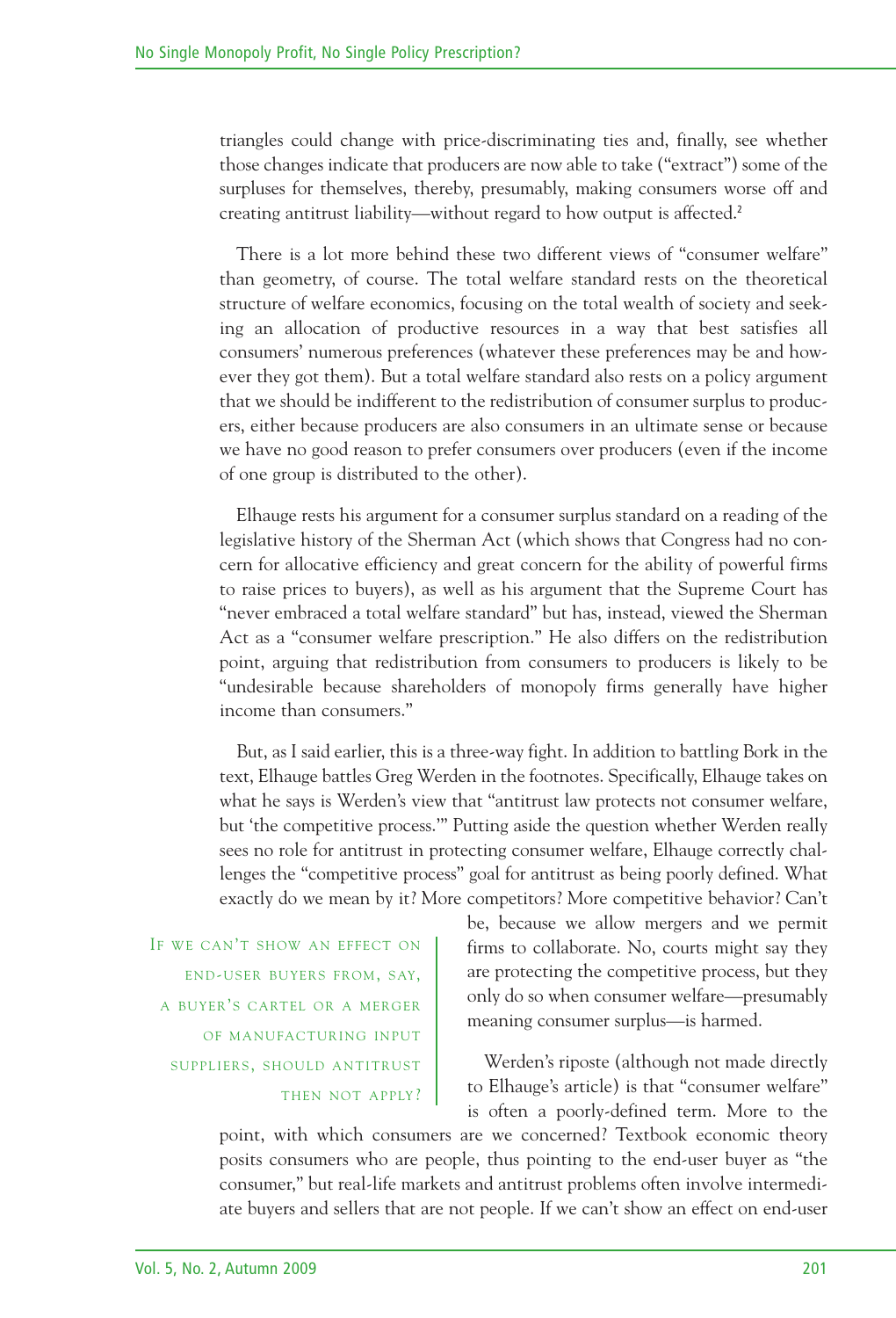buyers from, say, a buyer's cartel or a merger of manufacturing input suppliers, should antitrust then not apply? 3

The truth is that when we look at any of the proposed goals for antitrust, we can find something missing. I agree that "competitive process" is a fuzzy term, but we need something to get beyond the static account of neoclassical price theory. We need to explain how firms move from time 1 to time 2, to understand the mechanics of what incentives need to be maintained to push firms to lower price or to innovate, and to see what exclusionary practices can dampen those incentives. Preserving the "competitive process" acknowledges that we can't predict with precision how "consumer surplus" might be affected in the future, but we can examine the processes that are likely to achieve the results that consumer surplus tries to measure. At the same time, although figuring out the consumer surplus may not allow us to decide every case, it does help us understand how buyers can be hurt in some cases (even intermediate buyers) and we need not work through the complex economics of passing-on to know that effects in intermediate markets can affect capital flows or innovation or pricing in ways that are hard to trace in a complicated economy. As for a total welfare standard, it is true that such a standard might ignore immediate harm to buyers; but, still, we can't be completely indifferent to what happens to producer surplus. How else to understand antitrust's continuing concern for efficiencies?

But even this three-way fight leaves some important economic effects out of the calculus. What about consumer choice? Consumers value it, the courts have mentioned it. <sup>4</sup> Might this not be something worth paying attention to? What about innovation efficiency? There is now a

danger that courts will pursue a naïve Schumpeterian view of the need for monopoly as an incentive to innovation. Should not antitrust pay more attention to conduct that suppresses the competitive incentives for innovation, independent of other measures of efficiency or consumer surplus? Indeed, innovation

THERE IS NOW A DANGER THAT COURTS WILL PURSUE A NAÏVE SCHUMPETERIAN VIEW OF THE NEED FOR MONOPOLY AS AN INCENTIVE TO INNOVATION.

efficiencies may very well be more important to a progressive economy than either the static measures of allocative efficiency or consumer surplus. <sup>5</sup> What about a new (but, in a way, old) idea on the economic policy front, "too big to fail"? Does antitrust have to ignore this economic concern unless a plaintiff can prove some effect on consumer surplus or total welfare? Might attention to this economic problem be quite consistent with antitrust's traditional concern for large-firm mergers and concentration?

And then there is the lurking challenge of behavioral economics. "Consumers" and "producers" are the stick-figures of antitrust analysis. Antitrust economics has little to say about who these consumers and producers are and how they actually behave. Behavioral economics has a lot to say about how con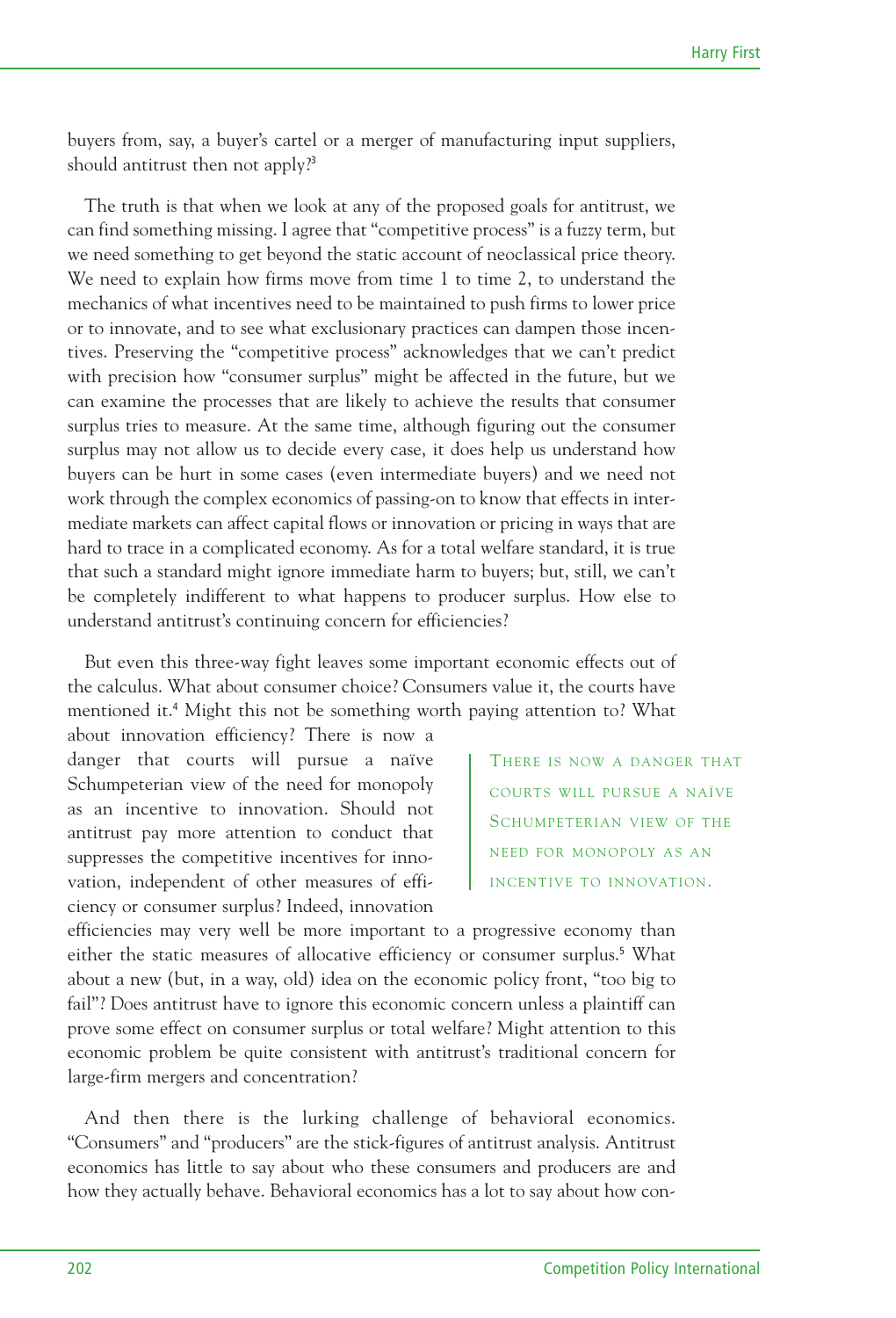sumers behave and how their preferences can be shaped by manipulating the systematic biases that they (we) exhibit when making decisions under conditions of uncertainty. How good a guide for policy is "consumer surplus," then, if all it measures is the sum of such fluid and manipulable preferences?

Producers are similarly under-described. What biases do firm managers exhibit under conditions of uncertainty, when deciding, for example, whether to enter a market? And what about non-manufacturing producers? Our hypotheticals may have moved from widgets to printer manufacturers (the one Professor Elhauge uses in his article), but what about retail distributors or service providers? How do they behave?

Finally, there are distributive concerns. It is possible to use distributive concerns to support some general preference for consumers as a class, as does Professor Elhauge, although the empirics behind the generalization may be unclear today in an economy where many people of modest means own stock and the wealthy are consumers of large amounts of luxury goods. But it is also possible to think of distributive concerns in more specific cases where business practices may have uncertain effects on the welfare of infra-marginal customers but substantial effects on customers who are priced out of the market, customers whom we might call "supra-marginal," or, better yet, "marginalized." For example, allowing resale price maintenance may permit a seller to project and protect an image of exclusivity, but it may also keep the goods away from the discounters that made those goods available to poorer people. Is that a just result? Why must we ignore the welfare of those marginalized customers? Perhaps we could even pay more attention to the marginalizing effect of monopoly pricing, as the following excerpt from *International Technologies Consultants v. Pilkington* indicates: 6

"Alistair Pilkington invented an ingenious new method of making high quality flat glass at high speed, much less expensively than by grinding and polishing it, in the 1950's. He thereby made a great contribution to cheap, good plate glass for everyone. . . . The patent enabled the Pilkington company to take exclusive benefit of the idea for a limited period of time, even though numerous other people necessarily knew the method almost immediately. \* \* \* We do not know whether [the defendants] have conspired to prevent others from using the ideas in Pilkington's expired patents, in violation of the antitrust laws, by means of unjustified [trade secrets] litigation and threats of litigation. But if they have, as the complaint alleges, then the world is being deprived of the economic value of Alistair Pilkington's great invention. Indeed, in poorer areas of the world, doubtless people lack windows to let in the sun and keep out the rain, wind, cold, and insects, because of improper exploitation of monopoly pricing."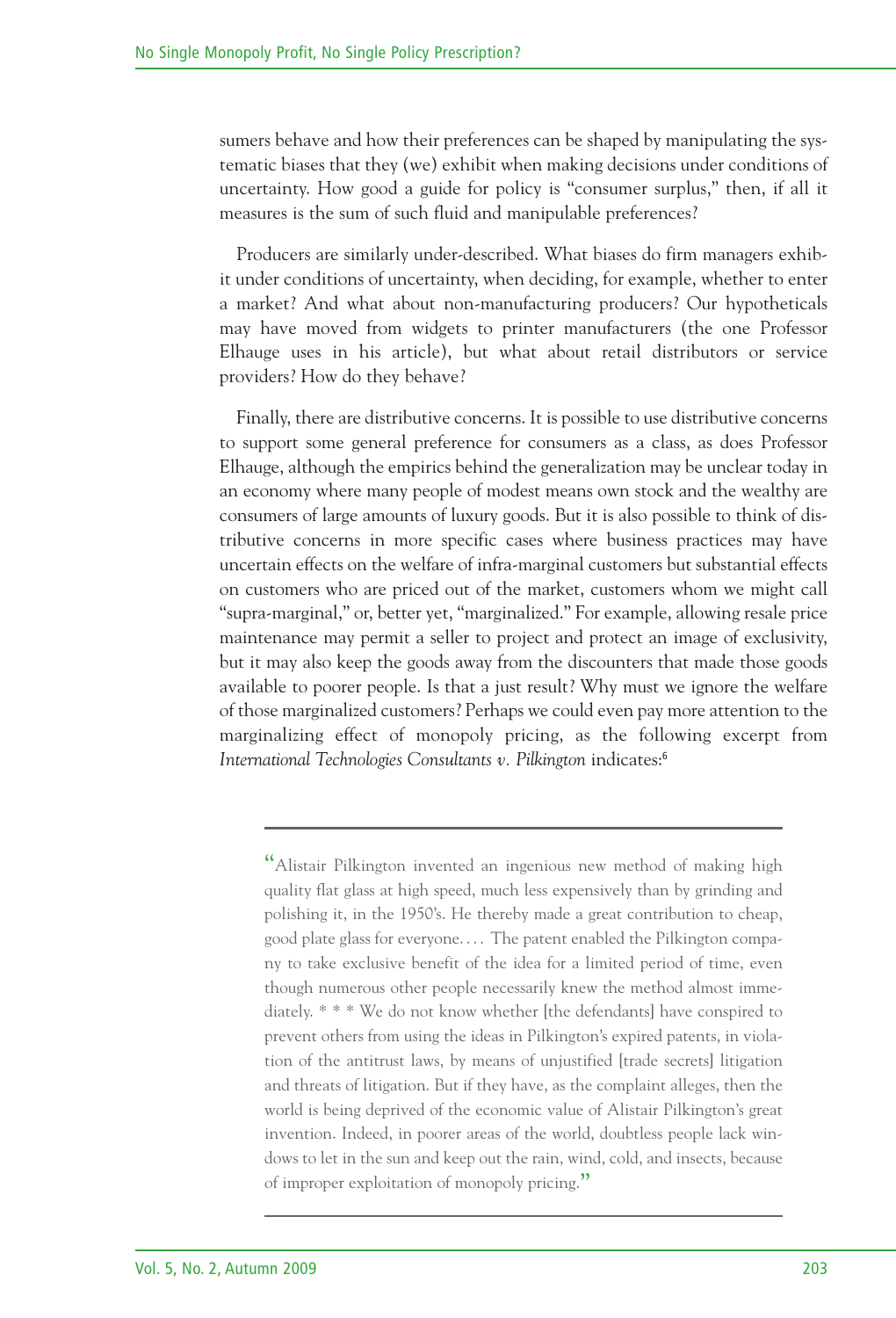I think that the lack of consensus on the "ultimate metric" in antitrust (to use Professor Elhauge's words) not only reflects gaps in each argument, it reflects a weakness in the initial argument that there is an ultimate metric. Or, to return to the earlier debate over antitrust's goals, the lack of consensus casts doubt on whether there is a single goal against which antitrust law can be measured, as opposed to a complex set of goals against which competitive practices must be judged. To put it another way, there is no single policy prescription.

#### **III. Tying and the One Monopoly Profit Theory**

The one monopoly profit theory has certainly had an important impact on how we think about tying agreements. I'm not sure that commentators and courts have been held in thrall to it, or that its limits are not understood, but it certainly is a worthwhile scholarly endeavor to deal with the second step of the theory; that is,

the argument that ties are imposed not to increase monopoly profits but, often, to price discriminate and that such price discrimination can expand output, which is welfare-enhancing. Professor Elhauge deals at length with ties that effect price discrimination (in various ways) and shows that monopoly profits (or, perhaps, price raising) might really be possible in the tied product market and that consumers will be hurt because they will have less consumer surplus between the tying and tied product, whatever might happen to output. Professor Elhauge's conclusions seem right to me.

WHAT STRIKES ME AS A LITTLE UNUSUAL IN PROFESSOR ELHAUGE'S TREATMENT OF THE SINGLE MONOPOLY PROFIT THEORY, THOUGH, IS THAT DESPITE THE ANNOUNCED TITLE OF THE ARTICLE, AND UNLIKE A GOOD MURDER NOVEL, THE VICTIM DOESN'T DIE IN THE END.

What strikes me as a little unusual in Professor Elhauge's treatment of the single monopoly profit theory, though, is that despite the announced title of the article, and unlike a good murder novel, the victim doesn't die in the end. There is no "death of the single monopoly profit theory." Rather the article ends this way:

"The [current] quasi-per se rule thus correctly condemns ties based on tying market power absent offsetting efficiencies, even without substantial tied foreclosure. However, this so-called quasi-per se rule should not apply to products that have a fixed ratio and lack separate utility because those conditions generally negate anticompetitive effects absent substantial tied foreclosure."

And the article reaches this conclusion because "[t]ying cannot extract individual consumer surplus ... if the products are used or tied in fixed ratios,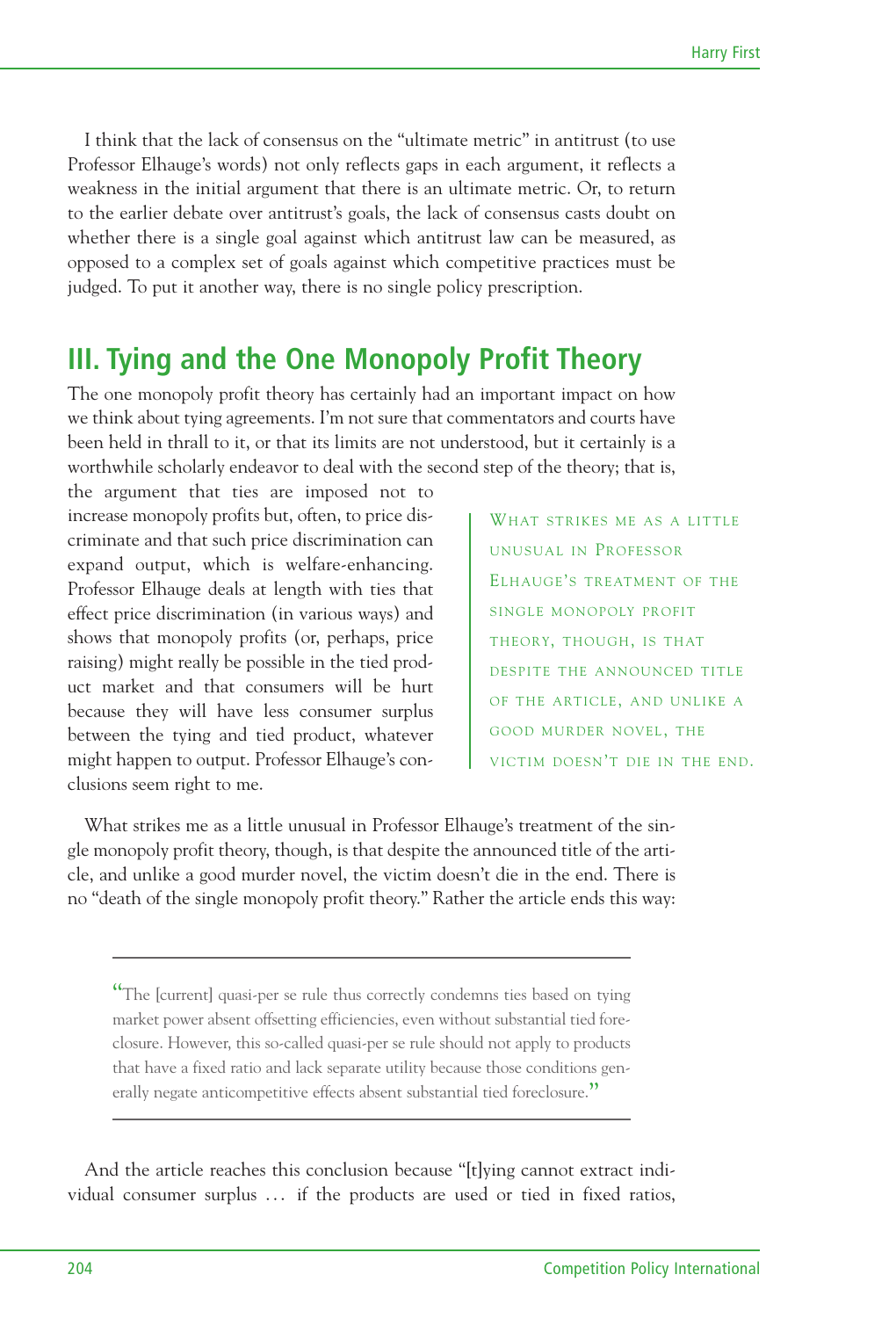because then buyers would experience any tied product price increase as an increase in the marginal price of buying the tying product." In other words, the single monopoly profit theory is correct and, where it holds, current law is wrong.

Why is current law wrong, though? That a monopolist imposing a tying and tied product in fixed proportions can't earn additional monopoly profit doesn't make the tie presumptively lawful. Consumers are still denied a choice they might prefer in the tied product market and, in some cases, innovation in the tied product market might be dampened or suppressed. (What incentives will there be to innovate in complements if the monopolist can just tie the innovation out of existence?) There might also be other reasons why such a monopolist would impose such a tie—for example, to impede or deter entrants in the tied product market that might grow to challenge its monopoly position in the tying product market (a possibility that Professor Elhauge does recognize in the article). Why not stick with the presumption of illegality and shift the burden to the defendant to show an efficiency justification for refusing to sell the products unbundled? Why give in to the one monopoly profit theory?

Whether Professor Elhauge's life support for the single monopoly profit theory matters much to the actual case law, though, is questionable. <sup>7</sup> Take the three controversial tying cases that he discusses, *Kodak*, *Microsoft*, and *Jefferson Parish*.

WHETHER PROFESSOR ELHAUGE'S LIFE SUPPORT FOR THE SINGLE MONOPOLY PROFIT THEORY MATTERS MUCH TO THE ACTUAL CASE LAW, THOUGH, IS QUESTIONABLE.

It seems to me that the only case in which the theory might matter is, curiously, the case in which the *per se* rule has received its strongest articulation, *Jefferson Parish*.

*Kodak* isn't plausibly a case of fixed proportions. There were thousands of Kodak replacement parts. No matter what Justice Scalia wrote (customers will demand "one part with one unit

of service necessary to install the part"), it's hard to imagine a world in which each part that a customer needs would necessitate a separate service call.

*Microsoft* is more plausibly a fixed proportions case—one operating system, one browser. But that wasn't really true, either, or perhaps it was just not important. Many corporate customers didn't want a browser at all (they didn't want their employees wasting time surfing the web!), so these products were un-complements for them. Microsoft denied them this option but, because the browser was sold at a nominal zero price, these customers paid no more when they were forced to take Internet Explorer and would have paid no less without it. Even for those customers for whom operating systems and browsers were strong complements, though, it's not clear to me that these two programs are used in fixed proportions. There is continuing, but perhaps varied, demand for upgrades of software. Microsoft continued to provide new versions of IE more frequently than it could provide new versions of Windows, which seems to me "unfixes" the proportions in use. But, again, I'm not sure that this is the crux of the competition problem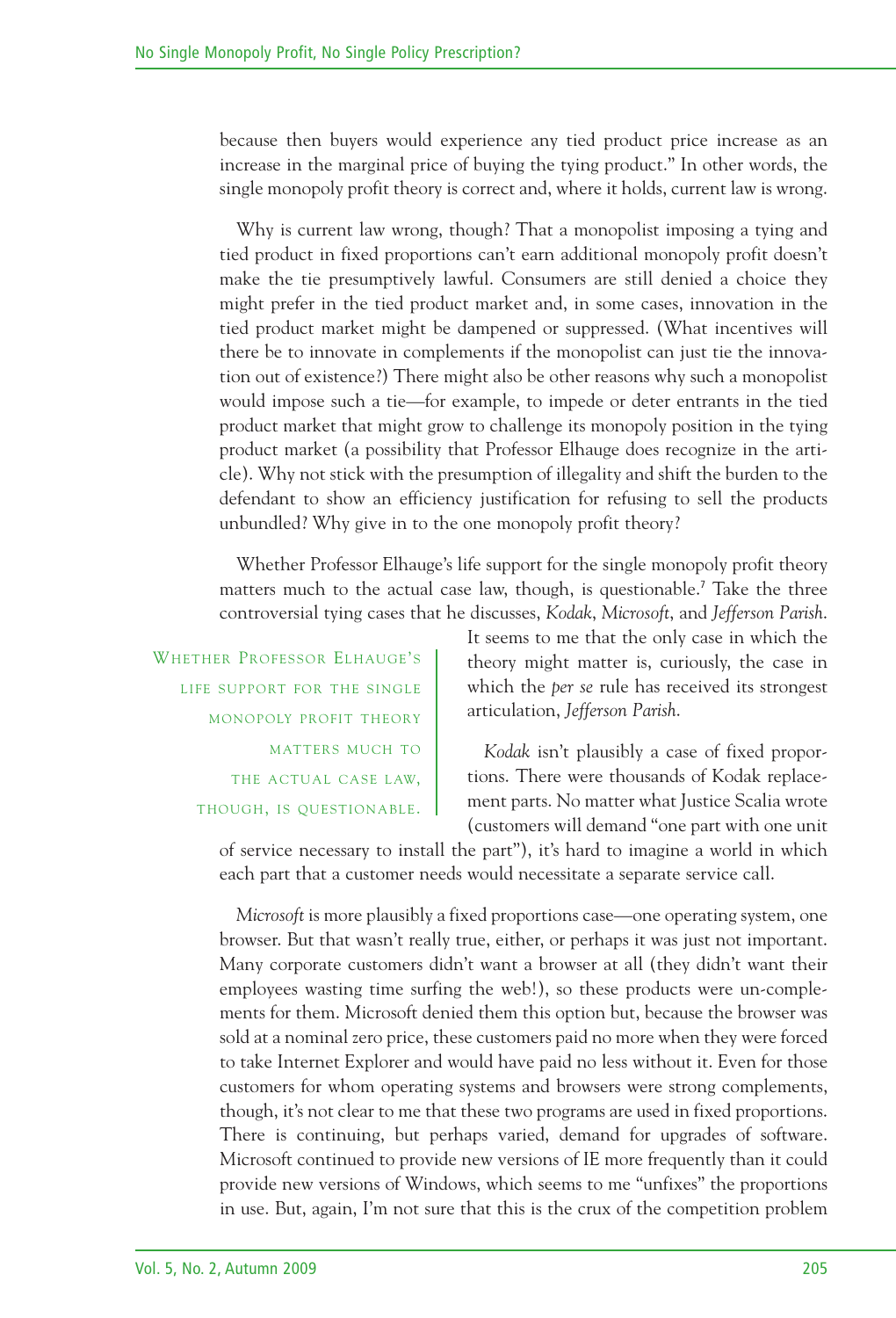in the case either, because Microsoft wasn't charging a positive price for IE, so consumers weren't paying more if they stuck with IE through all the upgrades or only some of them. The competition problem, of course, was the exclusionary effect on Netscape, which affected innovation and consumer choice in browsers and which also helped to maintain Microsoft's monopoly in the operating system market 8

*Jefferson Parish* is the case that looks closest to Professor Elhauge's fixed proportions/no separate utility exception to the (modified) *per se* rule. One surgery, one anesthesia; patients won't take one without the other. Professor Elhauge suggests that maybe the proportions weren't fixed because the number of days in the hospital can vary and some anesthesiologists visit their patients after surgery to see how they are doing. But, really, if we are ever likely to litigate a case of fixed proportions, this would be it.

Before we desert current law though, we should think about those consumers that antitrust law is supposed to protect. In tying, the protection is from being forced to take a product a consumer doesn't want rather than one the consumer would prefer. What stronger case could there be for consumer choice than a case like *Jefferson Parish*, where the choice that a consumer—a patient—might want to make is the choice of the anesthesiologist who will put you out in surgery and, hopefully, wake you up when it's over.

### **IV. Conclusion**

Professor Elhauge's article deals very usefully with what I have called the "second step" of the one monopoly profit theory, the step that argues we should either be indifferent to ties imposed as a way to price discriminate or hail such ties for

expanding output. The article not only carefully shows where we should not be indifferent to the monopoly seller's power to impose the tie, because the price discrimination can harm consumers, but also provides a useful bridge from economic theory to the legal rules that courts should apply in antitrust cases. Feeling confident in the economic prediction, Professor Elhauge can then support what he calls the "quasi-per se" rule, or what I would prefer to call a "structured rule of reason" analysis.

In my view, though, the bridge he builds relies too heavily on a single pillar—consumer surplus.

PROFESSOR ELHAUGE'S ARTICLE DEALS VERY USEFULLY WITH WHAT I HAVE CALLED THE "SECOND STEP" OF THE ONE MONOPOLY PROFIT THEORY, THE STEP THAT ARGUES WE SHOULD EITHER BE INDIFFERENT TO TIES IMPOSED AS A WAY TO PRICE DISCRIMINATE OR HAIL SUCH TIES FOR EXPANDING OUTPUT.

Concern for effect on consumer surplus is useful, but it is neither necessary nor sufficient for antitrust policy in general or for tying policy in particular. Indeed, it seems to have led Professor Elhauge to argue that the current approach to tying